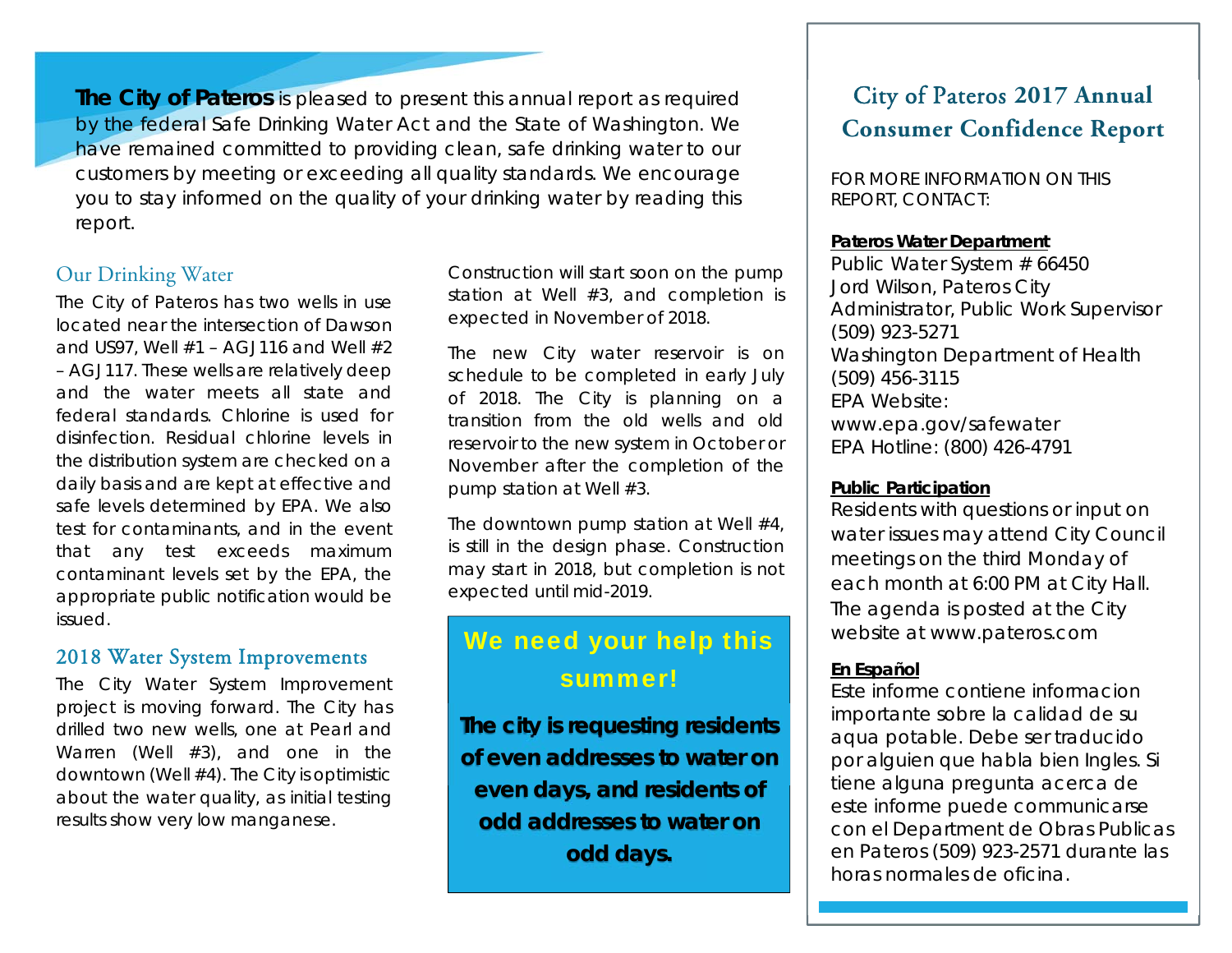## **The Effects of Lead in Drinking Water**

In Washington State, lead in drinking water comes primarily from materials and components used in household plumbing. The more time water has been sitting in pipes, the more dissolved metals, such as lead, it may contain. Elevated levels of lead can cause serious health problems, especially in pregnant women and young children.

To help reduce potential exposure to lead: for any drinking water tap that has not been used for 6 hours or more, flush water through the tap until the water is noticeably colder before using for drinking or cooking. You can use the flushed water for watering plants, washing dishes, or general cleaning. Only use water from the cold-water tap for drinking, cooking, and especially for making baby formula. Hot water is likely to contain higher levels of lead. If you are concerned about lead in your water, you may wish to have your water tested. Information on lead in drinking water is available from the EPA's Safe Drinking Water Hotline at 1-800-426-4791 or online at http://www.epa.gov/safewater/lead**.**

# **Cross Connection Control**

Cross connections are links between drinking water piping and any plumbing or equipment through which it may be possible for used water or other substances to enter (or backflow) into the public water supply. Our Cross Connection Control Program helps control backflow and cross connections by identifying and eliminating unsafe situations or practices; however, a large part of the success of the program depends on the cooperation of our city's property owners.

Each individual property owner is responsible for maintaining their plumbing system according to the plumbing code and state regulations. This includes preventing or eliminating cross connections. If you have a lawn irrigation system fertilizer hose attachment or any other type of water-using equipment, you have a cross connection and should be taking measures to prevent backflow. Many of these household cross connections require the installation of mechanical units called backflow prevention assemblies. These units, when properly installed, tested and maintained, prevent used water or substances from flowing backward.

If you have question about the cross connections, or plan on installing a backflow prevention assembly on your property, you are encouraged to contact Pateros City Hall at (509) 923-2571

### Lead and copper monitoring results in City of Pateros for 2016

*Lead and Copper standard test is required every 3 years. Next test is scheduled for September of 2019* 

Lead and Copper 90<sup>th</sup> percentile: Out of every 10 homes sampled, 9 were at or below this level.

| Parameter and<br><b>Units</b> | <b>MCLG</b> | <b>Action</b><br>Level | 2016 Results<br>90 <sup>th</sup><br>Percentile | <b>Major Sources in Drinking Water</b> |
|-------------------------------|-------------|------------------------|------------------------------------------------|----------------------------------------|
| Copper (ppm)                  | 1.3         | 1.3                    | 0.154                                          | Corrosion of household plumbing        |
|                               |             |                        |                                                | systems; erosion of natural deposits.  |
| Lead (ppb)                    |             | 15                     | 0.00171                                        | Corrosion of household plumbing        |
|                               |             |                        |                                                | systems; erosion of natural deposits.  |

### Important Health Information

Drinking water, including bottled water, may reasonably be expected to contain at least small amounts of some contaminants. The presence of contaminants does not necessarily indicate that water poses a health risk. More information about contaminants and potential health effects can be obtained by calling the EPA's Safe Drinking Water Hotline (1- 800-426-4791).

Some people may be more vulnerable to contaminants in drinking water than the general population.

Immunocompromised persons such as persons with cancer undergoing chemotherapy, persons who have undergone organ transplants, people with HIV/AIDS or other immune system disorders, some elderly, and infants can be particularly at risk from infections. These people should see advice about drinking water from their health care providers. EPA/CDC guidelines on appropriate means to lessen the risk of infection by Cryptosporidium and other microbial contaminants are available from the Safe Drinking Water Hotline (1-800-426-4791).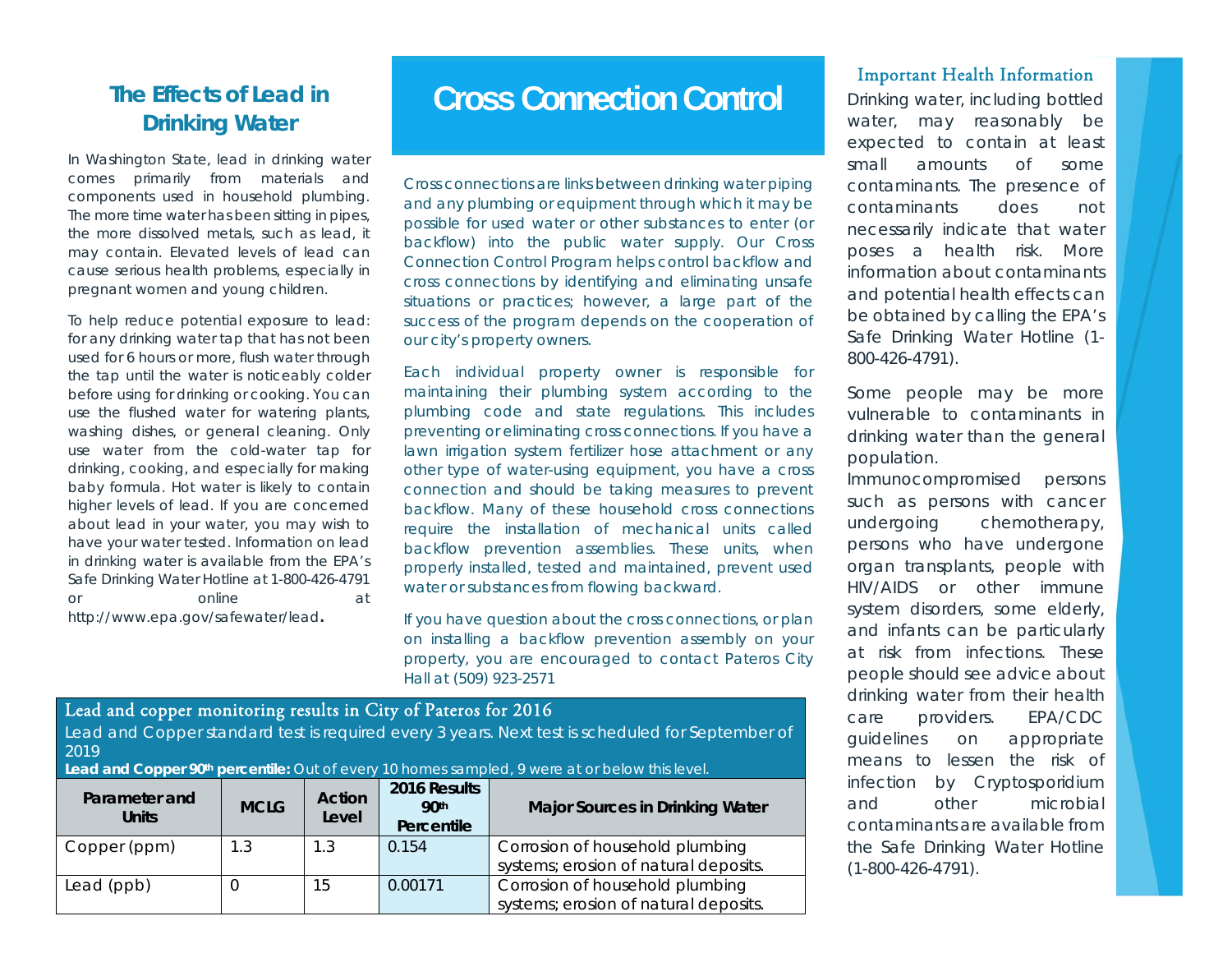## Quality Data Table for 2017

| <b>CONTAMINANTS</b><br>(UNITS) | <b>MCL</b><br>G | EPA's<br><b>Allowable</b><br><b>Limits</b><br><b>MCL</b> | <b>YOUR</b><br><b>WATER</b> | <b>SAMPLE</b><br>YEAR | <b>ATION</b><br>-TOIA | <b>TYPICAL SOURCE</b>                                                                                                                        |  |
|--------------------------------|-----------------|----------------------------------------------------------|-----------------------------|-----------------------|-----------------------|----------------------------------------------------------------------------------------------------------------------------------------------|--|
| Inorganic Contaminants         |                 |                                                          |                             |                       |                       |                                                                                                                                              |  |
| Antimony (ppb)                 | 6               | 6                                                        | 5                           | 2011                  | <b>No</b>             | Discharge from petroleum refineries; fire<br>retardants; ceramics; electronics; solder                                                       |  |
| Arsenic (ppb)                  | $\mathbf{0}$    | 10                                                       | $\overline{2}$              | 2011                  | <b>No</b>             | Erosion of natural deposits; Runoff from<br>orchards; runoff from glass and electronics<br>production wastes                                 |  |
| Asbestos                       | 0               | $\overline{7}$                                           | 0.119                       | 2015                  | <b>No</b>             | Decay of asbestos cement water mains;<br>Erosion of natural deposits                                                                         |  |
| Barium (ppm)                   | $\overline{2}$  | $\overline{2}$                                           | 0.114                       | 2011                  | <b>No</b>             | Discharge of drilling wastes; Discharge from<br>metal refineries; Erosion of natural deposits                                                |  |
| Cadmium (ppb)                  | 5               | 5                                                        | 0.3                         | 2011                  | <b>No</b>             | Corrosion of galvanized pipes; Erosion of<br>natural deposits; Discharge from metal<br>refineries; Runoff from waste batteries and<br>paints |  |
| Chromium (ppb)                 | 100             | 100                                                      | 4.7                         | 2011                  | <b>No</b>             | Discharge from steel and pulp mills; Erosion of<br>natural deposits                                                                          |  |
| Cyanide (ppb)                  | 200             | 200                                                      | 10                          | 2011                  | No                    | Discharge from Steel/metal factories;<br>Discharge from plastic and fertilizer factories                                                     |  |
| Fluoride (ppm)                 | 4               | 4                                                        | 0.19                        | 2011                  | <b>No</b>             | Erosion of natural deposits; Water additive<br>which promotes strong teeth; Discharge from<br>fertilizer and aluminum factories              |  |
| Gross Alpha                    | n/a             | n/a                                                      | 5.97                        | 2017                  | <b>No</b>             | Gross Alpha is a test that measures the<br>overall radioactivity in drinking water.                                                          |  |
| Mercury (ppb)                  | $\overline{2}$  | $\overline{2}$                                           | 0.3                         | 2011                  | <b>No</b>             | Erosion of natural deposits; Discharge from<br>refineries and factories; Runoff from landfills;<br>Runoff from cropland                      |  |
| Nitrate (ppm)                  | 10              | 10                                                       | 1.99                        | 2017                  | <b>No</b>             | Runoff from fertilizer use; Leaching from<br>septic tanks, sewage; Erosion of natural<br>deposits                                            |  |
| Nitrite (ppm)                  | 1               | 1                                                        | < 0.07                      | 2017                  | <b>No</b>             | Runoff from fertilizer use; Leaching from<br>septic tanks, sewage; Erosion of natural<br>deposits                                            |  |
| Radium (pCi/L)                 | n/a             | n/a                                                      | <b>ND</b>                   | 2017                  | <b>No</b>             |                                                                                                                                              |  |
| Selenium (ppb)                 | 50              | 50                                                       | 5                           | 2011                  | <b>No</b>             | Discharge from petroleum and metal<br>refineries; Erosion of natural deposits;<br>Discharge from mines                                       |  |
| Thallium (ppb)                 | 0.5             | $\overline{2}$                                           | $\mathbf{1}$                | 2011                  | No                    | Leaching from ore-processing sites;<br>Discharge from electronics, glass, and drug<br>factories                                              |  |
| Herbicide                      | n/a             | n/a                                                      | <b>ND</b>                   | 2012                  | <b>No</b>             | (Synthetic Organic Chemical)                                                                                                                 |  |

**Action Level (AL).** The concentration of a contaminant which, if exceeded, triggers treatment or other requirements that a water system must follow.

**Maximum Contaminant Level (MCL)**: The highest level of a contaminant that is allowed in drinking water. MCLs are set as close to the MCLGs as feasible using the best available treatment technology.

**Maximum Contaminant Level Goal (MCLG):**  The level of a contaminant in drinking water below which there is no known or expected risk to health. MCLGs allow for a margin of safety.

**Maximum Residual Disinfectant Level (MRDL):**  The highest level of a disinfectant allowed in drinking water. There is convincing evidence that addition of a disinfectant is necessary for control of microbial contaminants

**Maximum Residual Disinfectant Level Goal (MRDLG):** The level of a drinking water disinfectant below which there is no known or expected risk to health. MRDLGs do not reflect the benefits of the use of disinfectants to control microbial contaminants

**n/a:** Not Applicable

**Not Detected (ND):** Lab analysis indicates that the contaminant is not present or not detectable with the best available technology.

**ppb:** Parts per billion, or micrograms per liter.

**ppm:** Parts per million, or milligrams per liter.

**Range:** The lowest (minimum) amount of contaminant detected and the highest (maximum) amount detected during a sample period.

**Treatment Technique (TT):** A required process intended to reduce the level of a contaminant in drinking water.